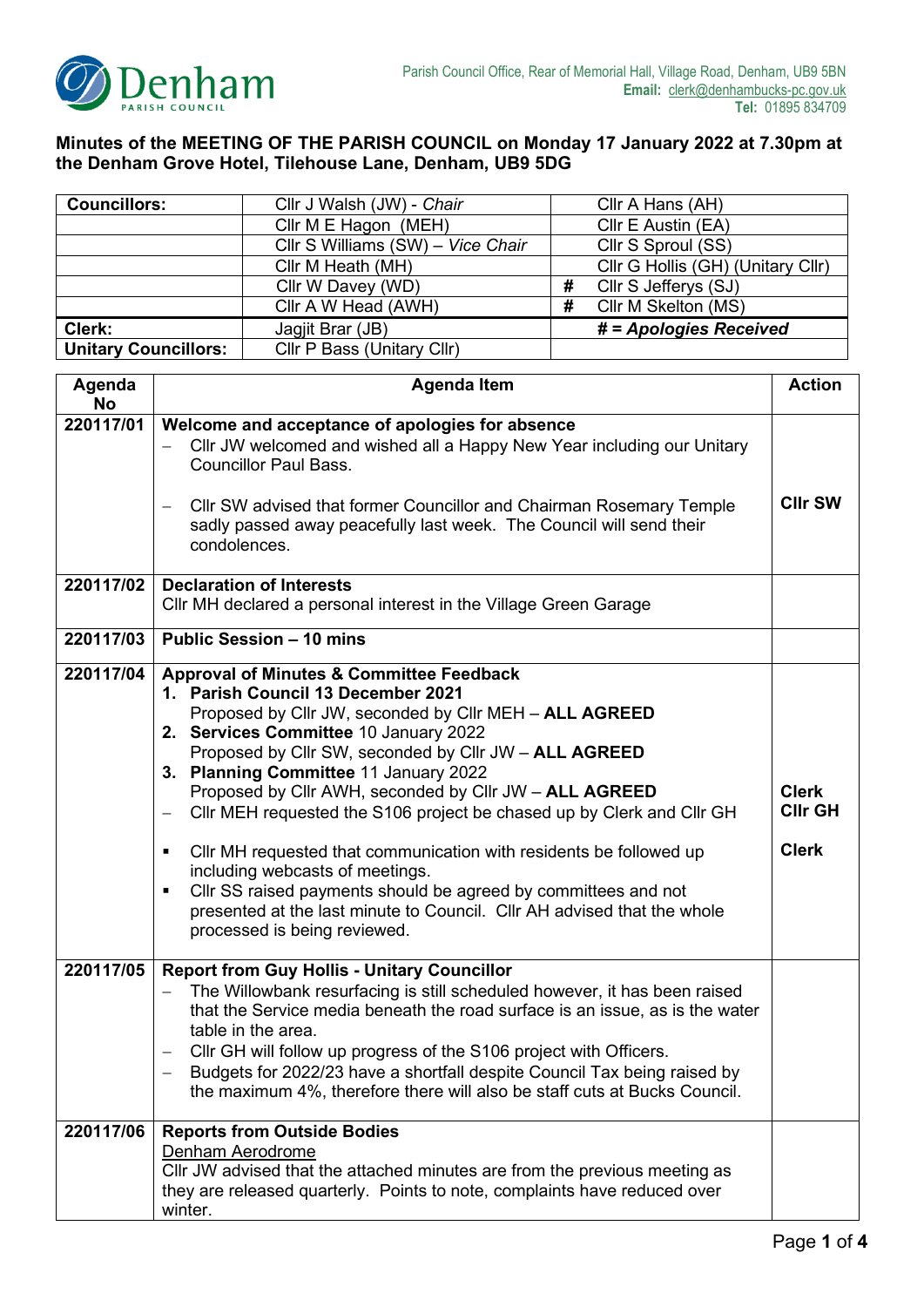

|           | Denham Cricket Club<br>Cllr AH is attending their meeting in January.<br><b>ACTION</b> – Clerk to check whether the Cricket Club has made the payment for<br>legal costs regarding the fence.                                                                                                                                                                                                                                                                                                                                                           | <b>Clerk</b>                     |  |
|-----------|---------------------------------------------------------------------------------------------------------------------------------------------------------------------------------------------------------------------------------------------------------------------------------------------------------------------------------------------------------------------------------------------------------------------------------------------------------------------------------------------------------------------------------------------------------|----------------------------------|--|
| 220117/07 | <b>Chairman's Report</b><br>1. Scout Hut<br>Cllr JW gave an update and there was discussion on the current progress<br>$\qquad \qquad -$<br>on the Scout Hut, see attached Chairman's Report.                                                                                                                                                                                                                                                                                                                                                           |                                  |  |
|           | 2. Village Green Garage<br>Cllr MH declared a personal interest and remained for discussions                                                                                                                                                                                                                                                                                                                                                                                                                                                            |                                  |  |
|           | Cllr JW gave an update on the current progress on the Village Green<br>$\overline{\phantom{0}}$<br>Garage, see attached Chairman's Report attached.                                                                                                                                                                                                                                                                                                                                                                                                     |                                  |  |
|           | 3. Project Phoenix<br>A letter has been sent to Cllr Chilver since his response to the suggestion<br>that Bucks only provide a leasehold on their assets and our proposal<br>requesting the freehold could not be discussed further. We have requested<br>that they come to the table to start negotiations.<br>CIIr GH is to progress the issue with CIIr Chilver and Joy Morrissey MP.<br>—                                                                                                                                                           | <b>CIIr GH</b>                   |  |
|           | 4. Local Plan Consultation<br>A resident consultation is out and Cllr JW encouraged Councillors and<br>residents to complete it helping to provide input to important aspects for the<br>new Plan.                                                                                                                                                                                                                                                                                                                                                      |                                  |  |
|           | CIIr AWH advised that the questions are very personal, and it would be<br>$\overline{\phantom{0}}$<br>difficult to write a generic Parish Council response but he will pull one<br>together at the appropriate time.<br><b>ACTION</b> – Clerk to recirculate the email.                                                                                                                                                                                                                                                                                 | <b>Clerk</b>                     |  |
|           | 5. Consultation on ward boundaries in Bucks<br>It was noted that the webpages for this consultation did not show the<br>$\overline{\phantom{0}}$<br>proposals very clearly, Cllr PB advised that this is a preliminary consultation<br>and further details will emerge. The proposals will reduce the number of<br>Unitary Councillors down to 98, increasing their responsibilities and possibly<br>reducing the times they can commit to local Parish issues.<br><b>ACTION</b> – Unitary Councillors will monitor the situation and report back.<br>— | <b>CIIr PB</b><br><b>CIIr GH</b> |  |
|           | 6. Operation London Bridge<br>A meeting of the working group is progressing actions in preparation, we<br>$\overline{\phantom{m}}$<br>have also met with the Lord Lieutenant's Office at Bucks.                                                                                                                                                                                                                                                                                                                                                         |                                  |  |
| 220117/08 | Parish Council Grants - Budget of £23,645<br>To decide Parish Council Grants for 2022/23 from the following:<br>• Denham United Ladies FC<br>• Denham Community History Project<br>• Madeleine Paton Lunch Club<br>• Denham Bows Club<br>• Give and Share<br>• Denham Village school<br>• Denham Utd FC<br>• Higher Denham Lunch Club (Late submission)                                                                                                                                                                                                 |                                  |  |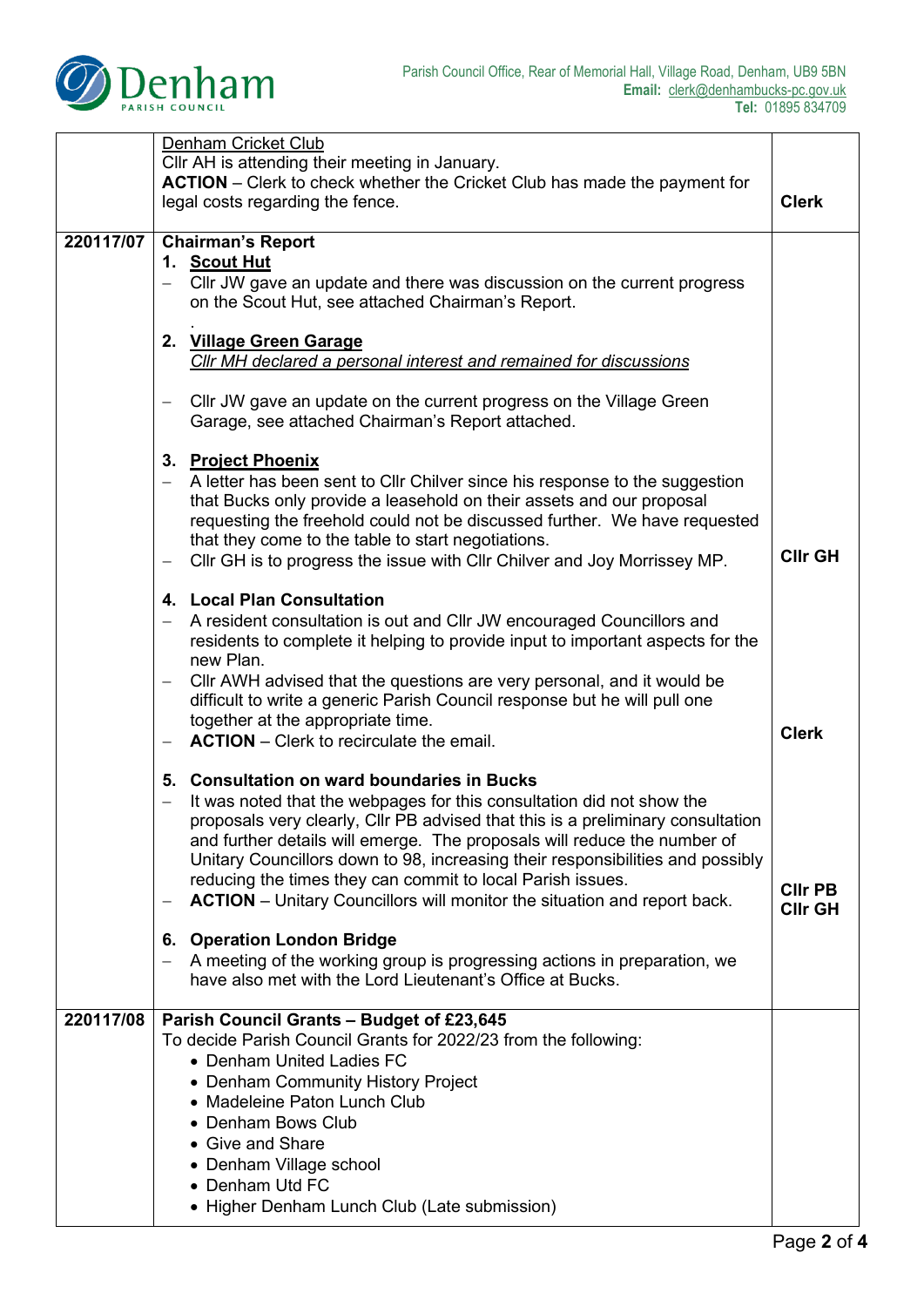

|           | $\overline{\phantom{m}}$                                                                                                                                                                                                                                                                                                                                                    | CIIr AH advised that the process needs to be reviewed, we should not<br>agree grants for 2022/23 when we have not agreed the budget and the<br>Precept. Cllr AH proposed that the decisions are deferred to April 2022<br><b>ALL AGREED.</b><br>CIIr MEH advised that many of the groups listed have also applied to the |                                                                                                                                                                                                                                                                                                                                                                                                                           |                                 |                                   |                          | <b>Clerk</b> |              |
|-----------|-----------------------------------------------------------------------------------------------------------------------------------------------------------------------------------------------------------------------------------------------------------------------------------------------------------------------------------------------------------------------------|--------------------------------------------------------------------------------------------------------------------------------------------------------------------------------------------------------------------------------------------------------------------------------------------------------------------------|---------------------------------------------------------------------------------------------------------------------------------------------------------------------------------------------------------------------------------------------------------------------------------------------------------------------------------------------------------------------------------------------------------------------------|---------------------------------|-----------------------------------|--------------------------|--------------|--------------|
|           |                                                                                                                                                                                                                                                                                                                                                                             | New Denham Community Centre, Cllr MH advised that should not be taken<br>into account when assessing these applications.<br><b>ACTION</b> – Clerk to write to groups to advise that there is a delay in the<br>decision but payments will still be made in May 2022 if approved.                                         |                                                                                                                                                                                                                                                                                                                                                                                                                           |                                 |                                   |                          |              | <b>Clerk</b> |
| 220117/09 | $\qquad \qquad -$                                                                                                                                                                                                                                                                                                                                                           |                                                                                                                                                                                                                                                                                                                          | Approval of the Parish Council Precept 2022/23<br>Budget for 2022/23 is £790,227 made up of reserves of £296,000, requiring a<br>Precept of £402,388 equating to increases of 5% / £6.03 annually, 50p per<br>month or 12p per week per Band D property.<br>Cllr AH advised that there has been a no change, and a reduction in the                                                                                       |                                 |                                   |                          |              |              |
|           | $\overline{\phantom{m}}$                                                                                                                                                                                                                                                                                                                                                    |                                                                                                                                                                                                                                                                                                                          | precept in the last two years and proposed a 5.77% increase in the Precept<br>to ensure we can still build reserves and in future and not have to<br>dramatically increase the Precept if our capital projects proceed.<br>CIIr AWH proposed a 0% increase as psychologically it is better for<br>residents not to see any increase and felt that the difference of £20k could<br>be covered with adjustments to budgets. |                                 |                                   |                          |              |              |
|           | $\overline{\phantom{m}}$<br>$\overline{\phantom{m}}$<br>$\overline{\phantom{0}}$                                                                                                                                                                                                                                                                                            | CIIr MH agreed that it would be good for residents not to see an increase<br>CIIr EA advised that many residents are struggling, demand for foodbanks<br>is increasing so we should do what we can to help.<br>Proposals were voted on as follows:<br>• 0% Increase - 8 Votes<br>■ 5% Increase – 2 Votes                 |                                                                                                                                                                                                                                                                                                                                                                                                                           |                                 |                                   |                          |              |              |
|           |                                                                                                                                                                                                                                                                                                                                                                             | It was AGREED that the Precept proposal to Buckinghamshire Council<br>for 2022/23 will be £382,388 at a 0.5% increase.                                                                                                                                                                                                   |                                                                                                                                                                                                                                                                                                                                                                                                                           |                                 |                                   |                          |              |              |
|           |                                                                                                                                                                                                                                                                                                                                                                             | <b>Precept</b>                                                                                                                                                                                                                                                                                                           | <b>Proposal</b>                                                                                                                                                                                                                                                                                                                                                                                                           | <b>Annual</b>                   | <b>Monthly</b><br><b>Increase</b> | <b>Weekly</b>            |              |              |
|           |                                                                                                                                                                                                                                                                                                                                                                             | £382,388                                                                                                                                                                                                                                                                                                                 | ℅<br>0.5%                                                                                                                                                                                                                                                                                                                                                                                                                 | <b>Increase</b><br>£0.53        | £0.04                             | <b>Increase</b><br>£0.01 |              |              |
|           |                                                                                                                                                                                                                                                                                                                                                                             | £402,388                                                                                                                                                                                                                                                                                                                 | 5.77%                                                                                                                                                                                                                                                                                                                                                                                                                     | £6.03                           | £0.50                             | £0.12                    |              |              |
|           |                                                                                                                                                                                                                                                                                                                                                                             | £422,388                                                                                                                                                                                                                                                                                                                 | 11.03%                                                                                                                                                                                                                                                                                                                                                                                                                    | £11.53                          | £0.96                             | £0.22                    |              |              |
| 220117/10 | <b>Financial Matters and Reports</b><br>1. Flagstone Finance Platform - Update from Clerk<br>- Clerk gave an update on progress of the Flagstone account progress and<br>advised that Cllr JW and Cllr AH are signatories with the Clerk having<br>read only access as with our other savings accounts.<br>- All decisions for investments will be brought to Full Council. |                                                                                                                                                                                                                                                                                                                          |                                                                                                                                                                                                                                                                                                                                                                                                                           |                                 |                                   |                          |              |              |
|           | <b>Bank Balances of Barclays Current Account - AGREED</b><br>2.<br><b>Budget Report - AGREED</b><br>3.<br>4. Payments for January 2022 totalling £9,711.60 - AGREED                                                                                                                                                                                                         |                                                                                                                                                                                                                                                                                                                          |                                                                                                                                                                                                                                                                                                                                                                                                                           |                                 |                                   |                          |              |              |
|           |                                                                                                                                                                                                                                                                                                                                                                             |                                                                                                                                                                                                                                                                                                                          |                                                                                                                                                                                                                                                                                                                                                                                                                           | Payments over £500 January 2022 |                                   |                          |              |              |
|           |                                                                                                                                                                                                                                                                                                                                                                             |                                                                                                                                                                                                                                                                                                                          | Handyman Services D. Wardley                                                                                                                                                                                                                                                                                                                                                                                              |                                 |                                   | £650                     |              |              |
|           |                                                                                                                                                                                                                                                                                                                                                                             |                                                                                                                                                                                                                                                                                                                          | Windowflowers Maintenance                                                                                                                                                                                                                                                                                                                                                                                                 |                                 |                                   | £1,778.40                |              |              |
|           |                                                                                                                                                                                                                                                                                                                                                                             |                                                                                                                                                                                                                                                                                                                          | Turfcare - Martinsfield Marking and Cut                                                                                                                                                                                                                                                                                                                                                                                   |                                 |                                   | £592                     |              |              |
|           |                                                                                                                                                                                                                                                                                                                                                                             |                                                                                                                                                                                                                                                                                                                          | Forward Trust - Flailing and weed removal                                                                                                                                                                                                                                                                                                                                                                                 |                                 |                                   | £4,321.61                |              |              |
|           | GRB Fencing - W&T Gate<br>£1,350                                                                                                                                                                                                                                                                                                                                            |                                                                                                                                                                                                                                                                                                                          |                                                                                                                                                                                                                                                                                                                                                                                                                           |                                 |                                   |                          |              |              |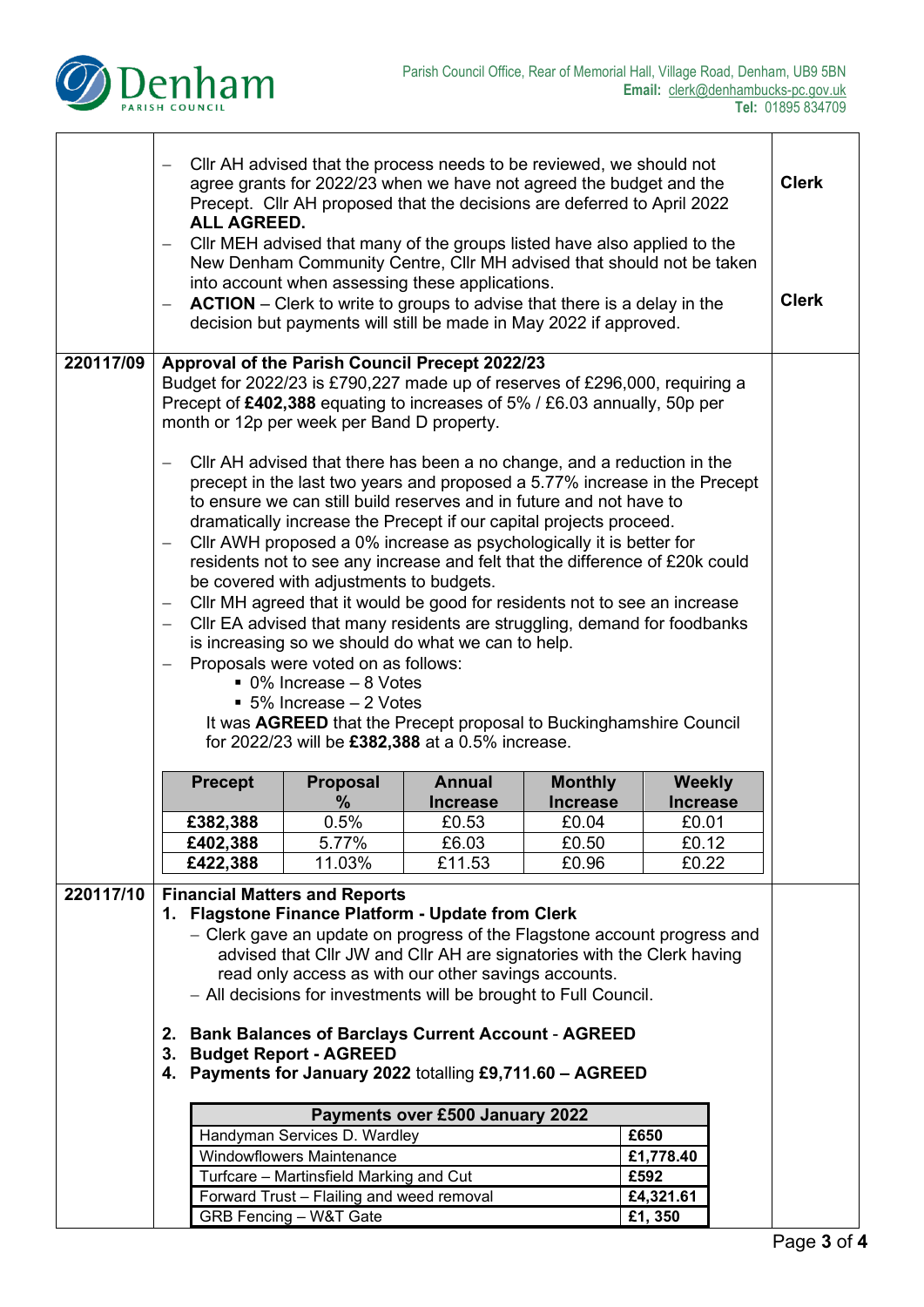

| 220117/11 | 20 mph Speed Limit                                                                                          |                                |  |  |
|-----------|-------------------------------------------------------------------------------------------------------------|--------------------------------|--|--|
|           | CIIr AWH recognised the progress of Bucks Councillors in progressing with                                   |                                |  |  |
|           | this proposal, and it will now be down to the Parish to put forward a                                       |                                |  |  |
|           | proposal possibly for Village Road?                                                                         |                                |  |  |
|           | <b>ACTION</b> – to progress through Services.                                                               | <b>Clerk</b>                   |  |  |
| 220117/12 | S106 Funding - New Denham                                                                                   |                                |  |  |
|           | <b>ACTION</b> - Cllr GH and Clerk to chase the progress of the S106 project.                                | <b>Clerk</b><br><b>CIIr GH</b> |  |  |
| 220117/13 | <b>Council Aims and Objectives - Cllr EA</b>                                                                |                                |  |  |
|           | CIIr EA proposed that the Council Agenda is headed up with objectives                                       |                                |  |  |
|           | similar to that of the Committee agendas. The objectives should have the                                    |                                |  |  |
|           | input of all Councillors not a closed group.                                                                | <b>CIIr EA</b>                 |  |  |
|           | <b>ACTION</b> – Cllr EA to circulate ideas and a proposal by email to Councillors.                          |                                |  |  |
| 220117/14 | Martin Baker Update - Cllr SW/Cllr MH                                                                       |                                |  |  |
|           | Cllr SW and Cllr MH have carried out a site visit and updated that there is                                 |                                |  |  |
|           | snagging left to do by Martin-Baker but we are expecting sign off from the                                  |                                |  |  |
|           | Building Regulations team shortly.                                                                          |                                |  |  |
|           | Fixtures and fittings will now be progressed including the internal benches.                                | <b>Clerk</b>                   |  |  |
|           | Cllr JW was encouraged by the work of Cllr MH and Cllr SW and hoped that                                    |                                |  |  |
|           | we should have sign off as soon as possible.                                                                |                                |  |  |
| 220117/15 | Hiring of Venues during Covid - See attached                                                                |                                |  |  |
|           | Cllr WD was satisfied that the hiring of venues is a temporary arrangement                                  |                                |  |  |
|           | and that the costs are acceptable.                                                                          |                                |  |  |
|           | Current guidance requires wearing of facemasks indoors in large groups,                                     |                                |  |  |
|           | maintain social distancing and working from home.                                                           |                                |  |  |
| 220117/16 | <b>Adoption of Policies</b>                                                                                 |                                |  |  |
|           | <b>Whistleblowing Policy</b><br>a)                                                                          |                                |  |  |
|           | <b>Equality &amp; Diversity</b><br>b)<br><b>Councillor Code of Conduct with Communication Charter</b><br>C) |                                |  |  |
|           |                                                                                                             |                                |  |  |
|           | Cllrs AGREED to adopt the attached policies with some minor corrections from                                |                                |  |  |
|           | Cllr MH.                                                                                                    |                                |  |  |
|           |                                                                                                             |                                |  |  |
| 220117/17 | <b>Correspondence List (attached)</b>                                                                       |                                |  |  |
|           | Contact the Clerk in advance of the meeting of any item you require a copy.                                 |                                |  |  |
| 220117/18 | <b>PART II</b>                                                                                              |                                |  |  |
|           |                                                                                                             |                                |  |  |
| 220117/19 | <b>Date of Next Meeting</b>                                                                                 |                                |  |  |
|           | Monday 14 February 2022 at 7.00pm                                                                           |                                |  |  |

## **Upcoming Meetings and Events:**

| Time   | Day     | <b>Date</b>            | <b>Meeting</b>                            |
|--------|---------|------------------------|-------------------------------------------|
| 7.30pm | Tuesdav | <b>18 January 2022</b> | <b>Communities - New Denham</b>           |
| 7.00pm | Tuesdav | 1 February 2022        | <b>Planning Committee - Office</b>        |
| 7.30pm | Monday  | 7 February 2022        | <b>Services Committee - St Marks Hall</b> |
| 7.30pm | Monday  | 14 February 2022       | <b>FULL COUNCIL - Denham Grove Hotel</b>  |

**Signed: Jagjit Brar - Clerk Date: 17 January 2022**